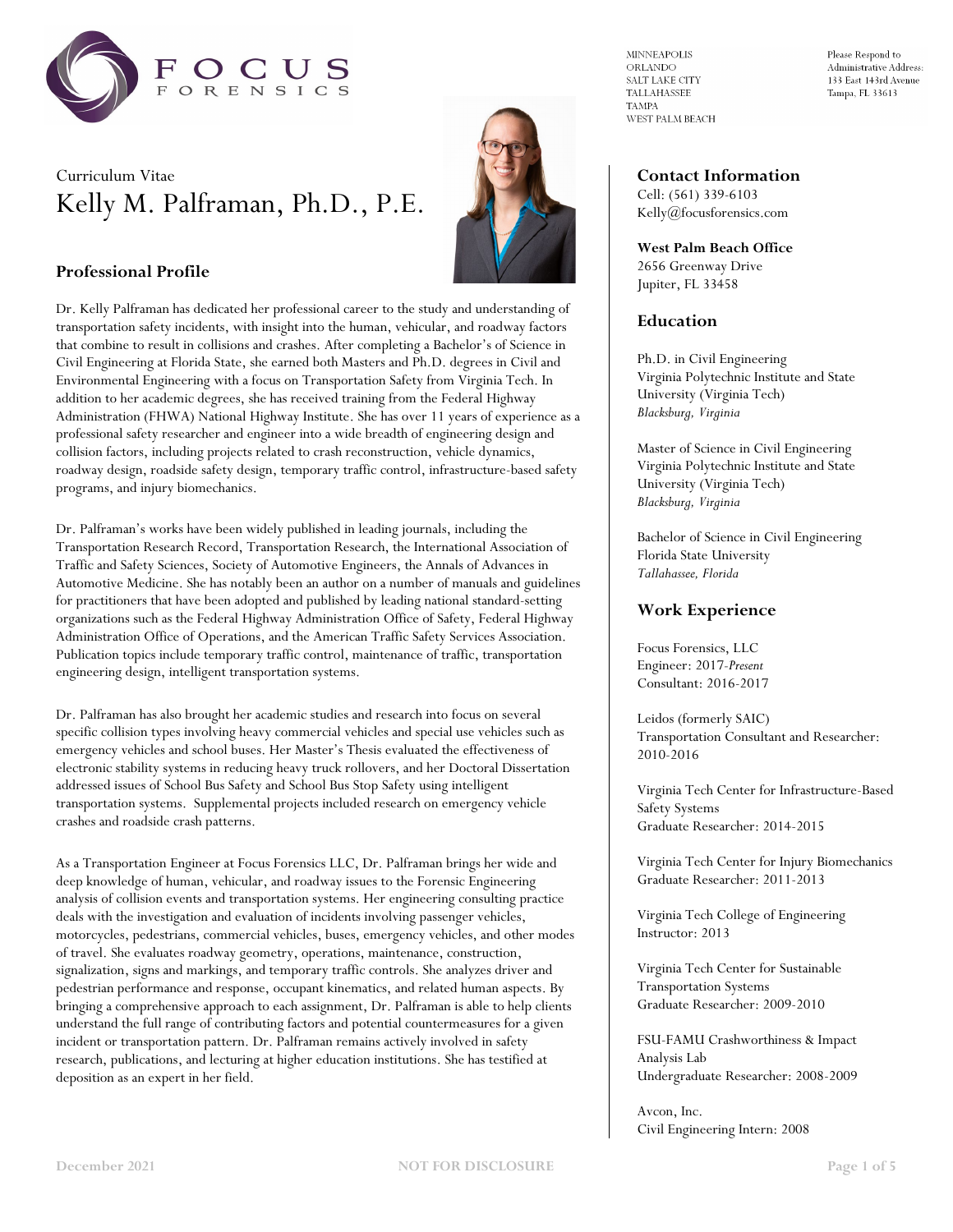

**MINNEAPOLIS** ORLANDO SALT LAKE CITY TALLAHASSEE **TAMPA** WEST PALM BEACH Please Respond to Administrative Address: 133 East 143rd Avenue Tampa, FL 33613

# **Licensure and Professional Certification**

Professional Engineer, State of Florida, # 83340

Certified Traffic Control Supervisor American Traffic Safety Services Association (ATSSA)

# **Professional Affiliations**

- Transportation Research Board (TRB)
	- o Transportation Safety Management Committee (ANB10)
	- o Occupant Protection Committee (ANB45)
- Women's Transportation Seminar
- Tau Beta Pi, Engineering Honor Society, (FL Eta Chapter), 2008

# **Paper Review Committee Appointments**

- Work Zone Traffic Control Committee
- Transportation Safety Management Committee
- Occupant Protection Committee

#### **Professional Development**

#### **American Traffic Safety Services Association (ATSSA)**

- Florida Advanced Maintenance of Traffic Training, 2016
- Florida Advanced Work Zone Traffic Control Refresher Course, 2020

#### **Axiom Forensic**

• Motorcycle Collision Reconstruction, 2018

#### **Collision Safety Institute / ARC**

• Annual Crash Conference and Full Scale Crash Testing, 2017

# **Federal Highway Administration's National Highway Institute**

- Strategic Highway Safety Plan Implementation, 2012
- Highway Safety Manual Training, 2013
- Work Zone Design Course, 2021

#### **Lightpoint Scientific, LLC**

• Advanced Photogrammetry for Collision Reconstruction, 2017

#### **Northwestern University Center for Public Safety**

• Advanced Crash Reconstruction Utilizing Human Factors Research, 2018

#### **Society of Automotive Engineering (SAE)**

- Vehicle Crash Reconstruction: Principles and Technology, 2018
- Vehicle Crash Reconstruction: Principles and Technology, 2019
- Accident Reconstruction, The Autonomous Vehicle and ADA, 2020
- Fundamentals of Vehicle Dynamics, 2021
- Applying Automotive EDR Data to Traffic Crash Reconstruction, 2021

#### V**irginia Tech**

• Institutional Review Board (IRB) Human Subject Protections, 2009

#### V**irtual Crash**

• Collision Simulation and Reconstruction, 2021

#### **World Reconstruction Exposition (WREX)**

• Crash Conference and Full Scale Crash Testing, 2016

# **Seminar and Course Presentations**

"Applications of Connected Vehicle Technology for School Buses and School Bus Stops", *Joint Meeting of the Intelligent Transportation Society of Virginia and the Virginia Section Institute of Transportation Engineers*, Richmond, VA, 2017

"Maintenance of Traffic and Roadway Design Analysis", World Reconstruction Exposition, 2016

"Evaluating Driver Responses to In-vehicle "School Bus Stopped Ahead" Messages and Equivalent Roadside Signing" *Transportation Research Board 94th Annual Meeting,*  Washington, D.C., 2016

"Evaluation of Fatal School Bus Related Crashes and Associated Crash Characteristics" *Transportation Research Board 93rd Annual Meeting,* Washington, D.C., 2015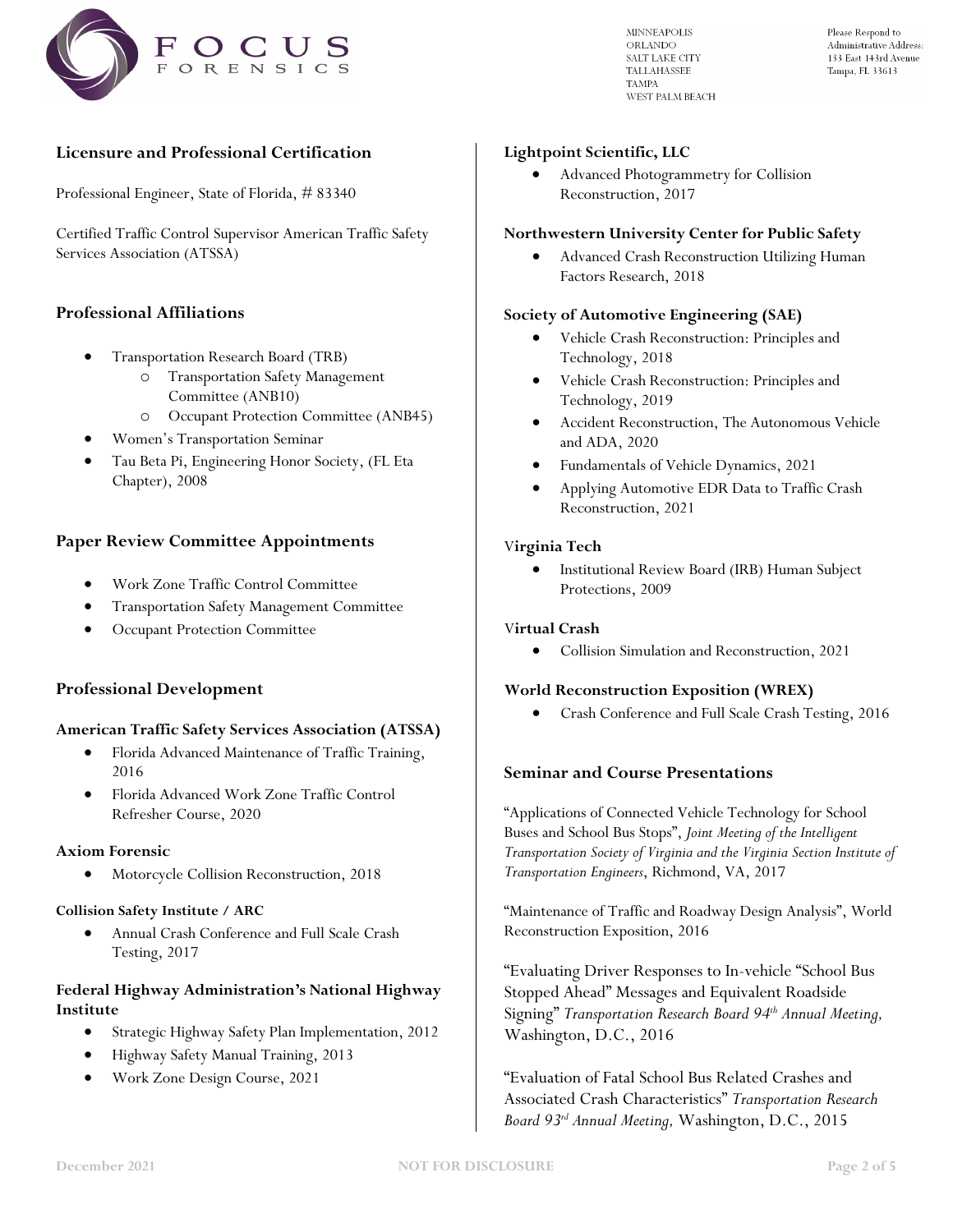

**MINNEAPOLIS** ORLANDO SALT LAKE CITY TALLAHASSEE **TAMPA** WEST PALM BEACH Please Respond to Administrative Address: 133 East 143rd Avenue Tampa, FL 33613

# **Seminar and Course Presentations Continued**

"School Bus Stop Examination: An Interactive Tool for Improving Student Safety (poster)" *Women Transportation Seminar Annual Conference,* Chicago, IL 2015

"Evaluation of Fatal School Bus Related Crashes and Associated Crash Characteristics (poster)" *Civil and Environmental Engineering Research Symposium,* Blacksburg, VA, 2014

"Illuminating the Road Ahead" *Virginia Tech TEDX Event,*  Blacksburg, VA, 2014

"Analysis of Firetruck Crashes and Associated Firefighter Injuries in the United States" *Association for the Advancement of Automotive Medicine,* Seattle, WA, 2012

"Safety Benefits of Stability Control Systems for Tractor-Semitrailers Estimated with Hardware-in-the-loop Simulation" *Transportation Research Board 91st Annual Meeting,* Washington, D.C., 2012

"Analysis of Firetruck Crashes and Associated Firefighters Injuries in the United States (poster)" *11th Annual Graduate Student Research Symposium,* Blacksburg, VA, 2012

"Development of Hardware-in-the-loop Testbed for Evaluating Truck Safety Systems" *Transportation Research Board 90th Annual Meeting,* Washington, D.C., 2011

"Low Risk Deployment Airbag Star Rating System (poster)" *10th Annual Graduate Student Research Symposium,* Blacksburg, VA 2011

# **Publications**

Melcher, D., Przybyla, J., Palframan, K., Rush, T., "Big Data Analysis – Combining GPS with Traffic Signal Data Logger Records," Proceedings of the 27<sup>th</sup> Annual Congress of the European Association for Accident Research and Analysis (EVU), 2018

Przyblya, J., Rush, T., Palframan, K., Melcher, D., "Introduction to Traffic Signal Data Loggers and their Application to Accident Reconstruction." SAE Technical Paper, 2018-01-0527, 2018

Atkinson, J., Dixon, K., Jones, J., Donoughe-Palframan, K., Colety, M., Pratt, M. "Scale and Scope and Safety Assessment Methods in the Project Development Process" Federal Highway Administration, 2016

Donoughe, K., Alden, B., Mayer, B. "Final Report of Reducing School Bus/ Light-Vehicle Conflicts through Connected Vehicle Communications." Under Review for *Connected Vehicle UTC*, 2015

Donoughe, K., Katz, B. "A Survey of Stated Driver Behavior around Stopped School Buses." Under Review for *Transportation Research Part F.*, 2015

Donoughe, K., Katz, B. "Evaluation of Fatal School Bus Related Crashes and Near-term Crash Mitigation Strategies." *IATSS Research, Volume 38, Issue 2*, 2015

Donoughe, K., Balk, S. "Vehicle to Pedestrian Technical Scan Summary Database" *Intelligent Transportation System Joint Program Office (ITS JPO) Connected Vehicle Program,* 2015

Atkinson, J., Chandler, B., Betkey, V., Weiss, K., Dixon, K., Giragosian, A., Donoughe, K., O'Donnell, C. "Manual for Selecting Safety Improvements of High Risk Rural Roads" *Federal Highway Administration,* 2014

Atkinson, J., Chandler, B., Rigdon, H., Donoughe, K. "Work Zone Road Safety Audit Guidelines and Prompt Lists" *Federal Highway Administration,* 2013

Katz, B., O'Donnell, C., Donoughe, K., Atkinson, J., Finley, M., Bouke, K., Kuhn, B., Warren, D. "Guidelines for the use of Variable Speed Limit Systems in Wet Weather." *Federal Highway Administration*, 2012

Donoughe, K., Whitestone, J. Gabler, H.C. "Analysis of Firetruck Crashes and Associated Firefighter Injuries in the United States" *Annals of Advances in Automotive Medicine, Volume 56*, 2012

Park, S., Donoughe, K., Rakha, H. "Safety Benefits of Stability Control Systems for Tractor-Semitrailers Estimated with Hardware-in-the-loop Simulation" *Transportation Research Record, 2281*, 2012

Donoughe, K. "Guidelines for the Use of Dynamic Lane Merging Strategies" *American Traffic Safety Services Association,*  2012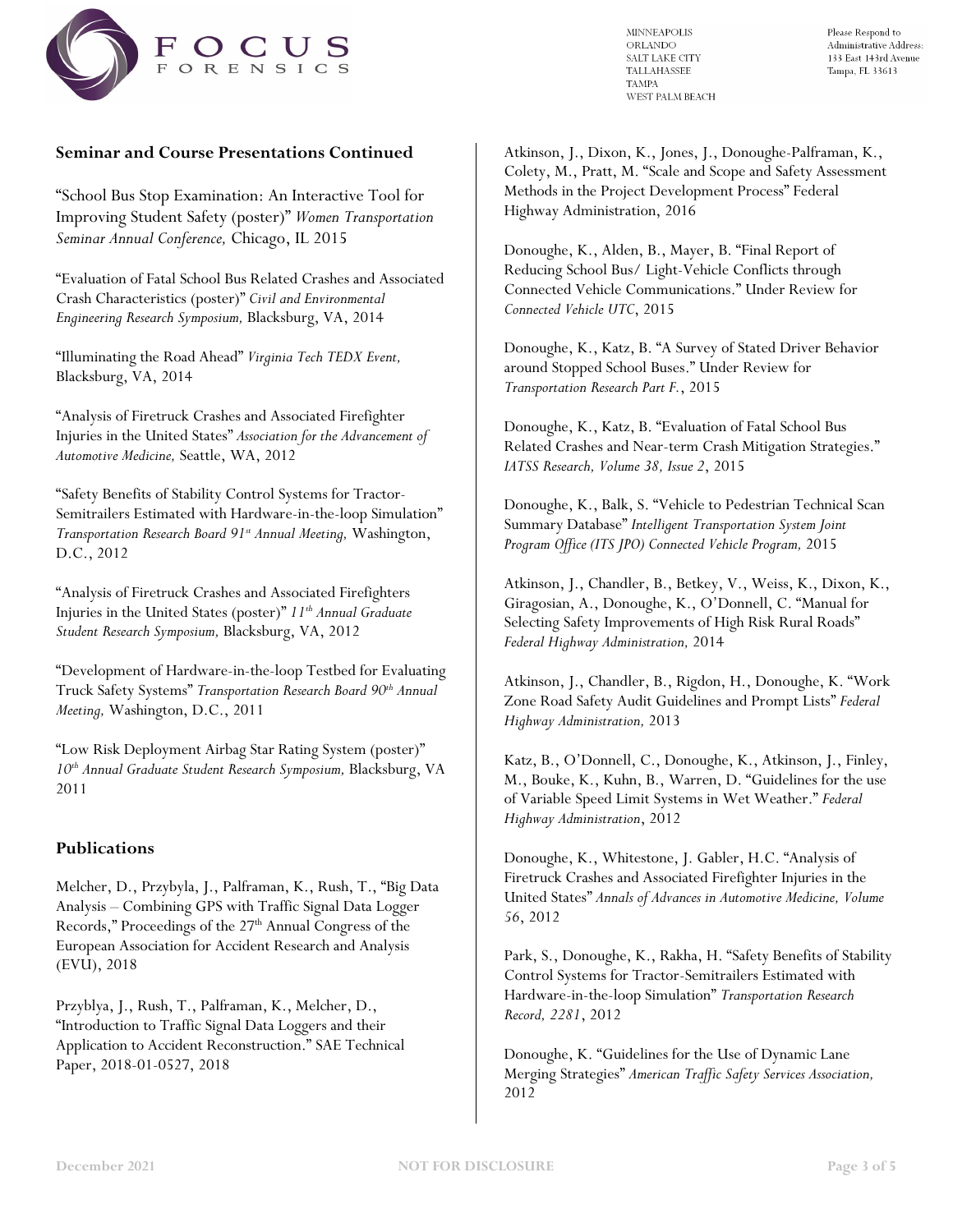

**MINNEAPOLIS** ORLANDO SALT LAKE CITY TALLAHASSEE **TAMPA** WEST PALM BEACH Please Respond to Administrative Address: 133 East 143rd Avenue Tampa, FL 33613

# **Publications Continues**

Donoughe, K. "Guidance on the Use of Automated Flagger Assistance Devices" *American Traffic Safety Services Association,*  2012

Katz, B., O'Donnell, C., Donoughe, K., Atkinson, J., Finley, M.D., Balke, K., Kuhn, B., et al. "Variable Speed Limit Systems in Wet Weather" *Federal Highway Administration,* 2012

Donoughe, K., Rakha, H., Swanson, W., Park, S., Bryson, J. "Development of Hardware-in-the-loop Testbed for Evaluating Truck Safety Systems" *Transportation Research Record, 2265*, 2011

# **Thesis/ Dissertation**

"Addressing Issues of School Bus and School Bus Stop Safety Using Intelligent Transportation Systems and Connected Vehicle Technology" Ph.D. Dissertation, Virginia Tech, 2016

"Evaluating the Effectiveness of Electronic Stability Systems in Reducing Truck Rollovers" Master's Thesis, Virginia Tech, 2010

# **Leadership Roles**

- President of the Virginia Tech Alliance of Transportation Engineers (2011-2012)
- Vice President of the Virginia Tech Alliance of Transportation Engineers (2010-2011)
- President, Florida State University Chapter of Tau Beta Pi "The Engineering Honor Society" (2008- 2009)
- Regional Board Member, Odyssey of the Mind Creative Problem Solving Competition (2006-2012)

#### **Awards**

- Helen M. Overly Scholarship, Women's Transportation Seminar, Virginia Chapter, Winner, 2012
- Patricia F. Waller Award, Transportation Research Board, Finalist, 2011
- Best Safety-Related paper, International Road Federation, Winner, 2011
- Via Master's Fellowship, Department of Civil Engineering at Virginia Tech, Recipient, 2009-2010
- Best Research Presentation, Institute of Transportation Engineers, Big Bend Chapter, Winner, 2008